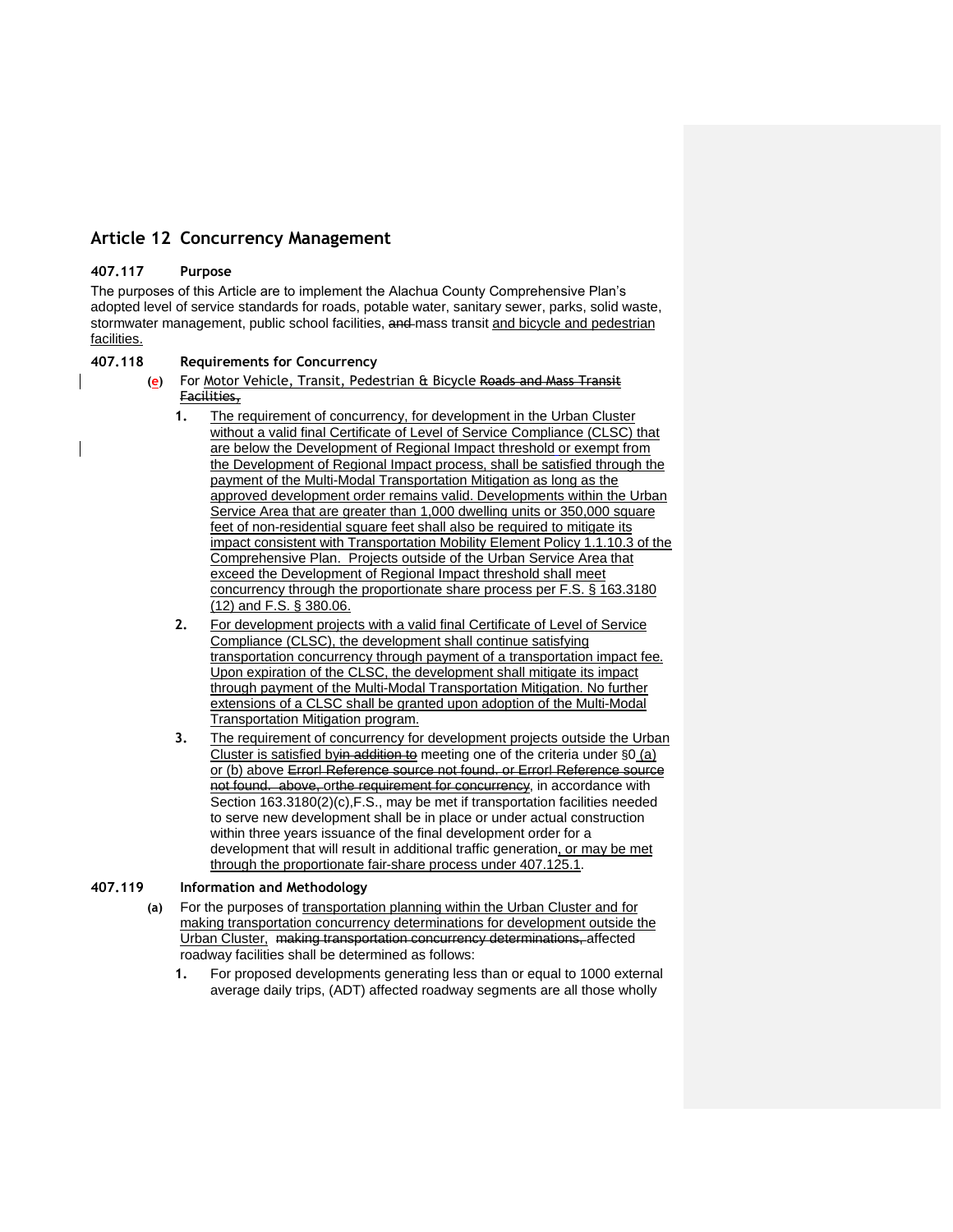or partially located within 1/2 mile of the project's entrances/exits, or to the nearest intersecting major street, whichever is greater.

**2.** For proposed developments generating greater than 1,000 external ADT, affected roadway segments are those on which the project's impacts are five percent or greater of the maximum service volume of the roadway per the Alachua County LOS Report. The study area for proposed developments generating greater than 1000 external ADT must, at a minimum, include all roadway segments located partially or wholly within 1/2 mile of the projects entrances/exits, or to the nearest major intersection, whichever is greater.

## **407.120 Preliminary Certificate of Level of Service Compliance**

## **(a) Transportation**

- **1.** The applicant shall submit, with the preliminary application:
	- **a.** Documentation supporting any assertion of de minimis impact. The documentation shall also include an analysis to show that the impacted roadways do not operate above 110% of the maximum service volume or is a designated evacuation route. De minimis Deminimus impacts shall only pertain to developments outside of a **Transportation Mobility District.**

## **407.121 Concurrency Reservations for Projects with Phasing Schedules**

#### **(a) Village CentersTraditional Neighborhood and Transit Oriented Developments**

For Traditional Neighborhood Developments (TND) containing a village center and Transit Oriented Developments (TOD) (Chapter 407, Article 7) the preliminary CLSC may be issued for time periods established by the phasing schedule associated with an approved preliminary development plan. The phasing schedule shall specify, as a percentage, that portion of the project that will be completed at the end of each calendar year. Any preliminary or final CLSC and associated reservation of public school capacity for such a Traditional Neighborhood Development TND or TODcontaining a village center must be in accordance with a development agreement as provided in the ILA between the County and the School Board as detailed in Section 407.125.2(f) below. A CLSC for a phased PD-TND or TOD shall not exceed a five ten year time frame, except a longer period may be considered in conjunction with a development agreement involving the reservation of public school capacity consistent with the ILA between the County and the School Board as detailed in Section 407.125.2 below.

#### **407.125.1 Proportionate Fair Share Contribution for Transportation Facilities**

#### **(c) Applicability**

The Proportionate Fair-Share Program shall apply to all developments outside the Urban Cluster in Alachua County that have been notified of a lack of capacity to satisfy transportation concurrency on a transportation facility in the Alachua County Concurrency Management System (CMS), including transportation facilities maintained by FDOT or another jurisdiction that are relied upon for concurrency determinations. The Proportionate Fair-Share Program does not apply to developments of regional impact (DRIs) using proportionate share under §163.3180(12), F.S., developments exempted from concurrency as provided in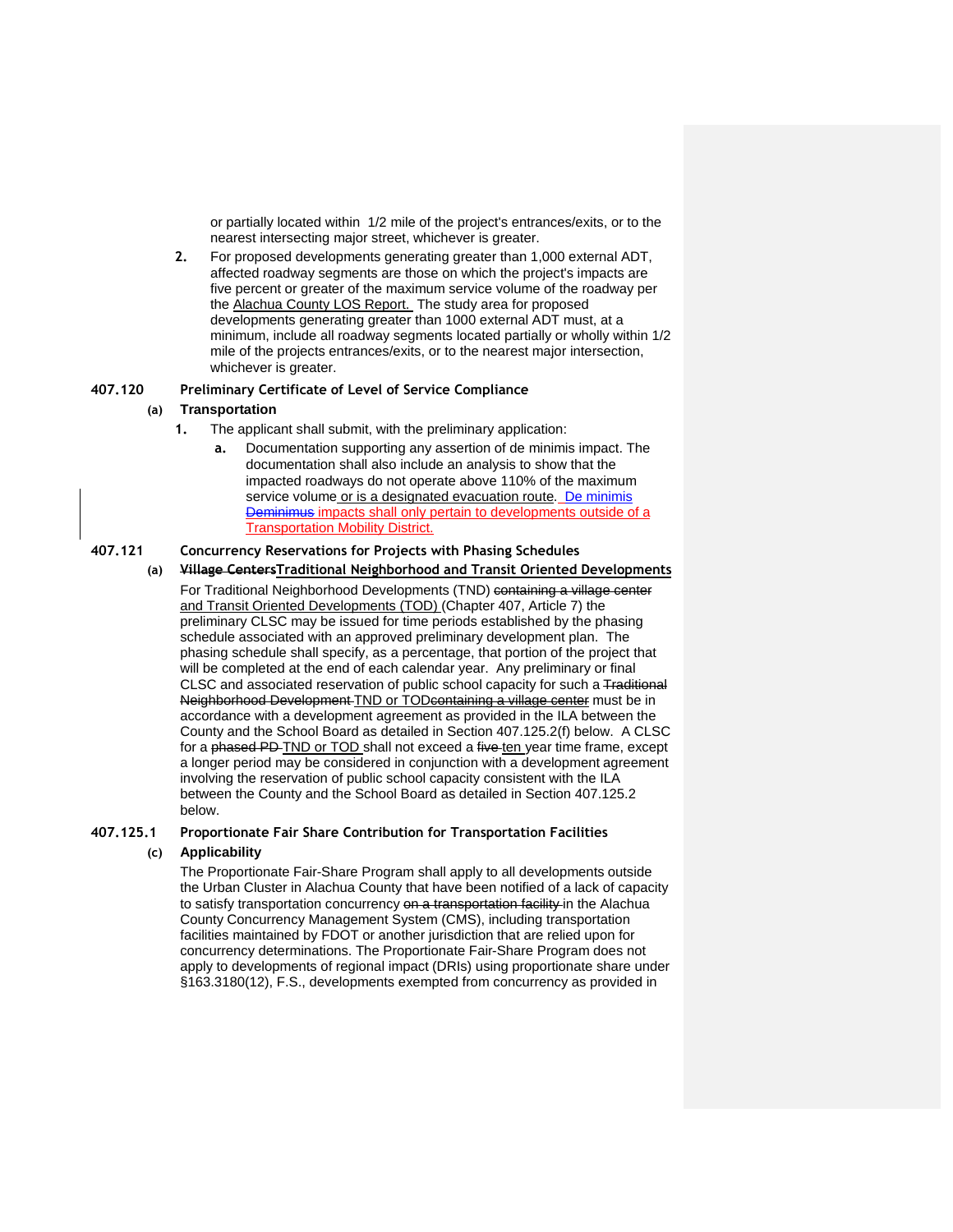Policy 1.1.8 of the Alachua County Comprehensive Transportation Mobility Element, or developments exempted in §407.124 above.

## **(g) Determining Proportionate Fair-Share Obligation**

Within Multi-Modal Transportation Districts (MMTD) proportionate fairshare assessments shall be based on the expected costs and transportation benefits of all the required multi-modal improvements within the MMTD. The proportionate fair-share assessment shall be based on the percentage of proposed development trips divided by the total number of trips projected for the District times the cost to provide all needed mobility improvements. The methodology used to calculate an applicant's proportionate fair-share obligation within a Multi-Modal Transportation District (MMTD) shall be as follows:

Proportionate Fair-Share = [(Total Development Trips) / (Total MMTD Trips)] x Cost

#### Where:

Development Trips = The total number of development trips, minus the percentage of passer-by, internal capture, and multi-modal trips;

Total MMTD Trips = The total number of projected trips for the MMTD based upon a reasonable build-out analysis, minus the percentage of passer-by, internal capture, and multi-modal trips established for the MMTD:

Cost = Adjusted cost of the needed mobility improvements within the District. Mobility improvements shall include all roadway, bicycle, pedestrian, and transit improvements needed to ensure mobility. Cost shall include all improvements and associated costs, such as design, right-ofway acquisition, planning, engineering, maintenance of traffic, utility relocation, inspection, contingencies, stormwater facilities, turn lanes, traffic control devices, bicycle, pedestrian, and transit facilities, and physical development costs directly associated with construction at the anticipated cost in the year it will be incurred.

#### **407.125.3 Multi-Modal Transportation Mitigation Program**

#### **(a) Purpose and Intent**

The purpose of this Section is to establish a method whereby the impacts of development on transportation facilities in the Urban Cluster can be mitigated by the cooperative efforts of the public and private sectors, to be known as the Multi-Modal Transportation Mitigation program, in a manner consistent with §163.3180 F.S.

#### **(b) Findings**

Alachua County finds and determines that transportation capacity is a commodity that has a value to both the public and private sectors and the Alachua County Multi-Modal Transportation Mitigation Program:

**Formatted:** Body Indent 4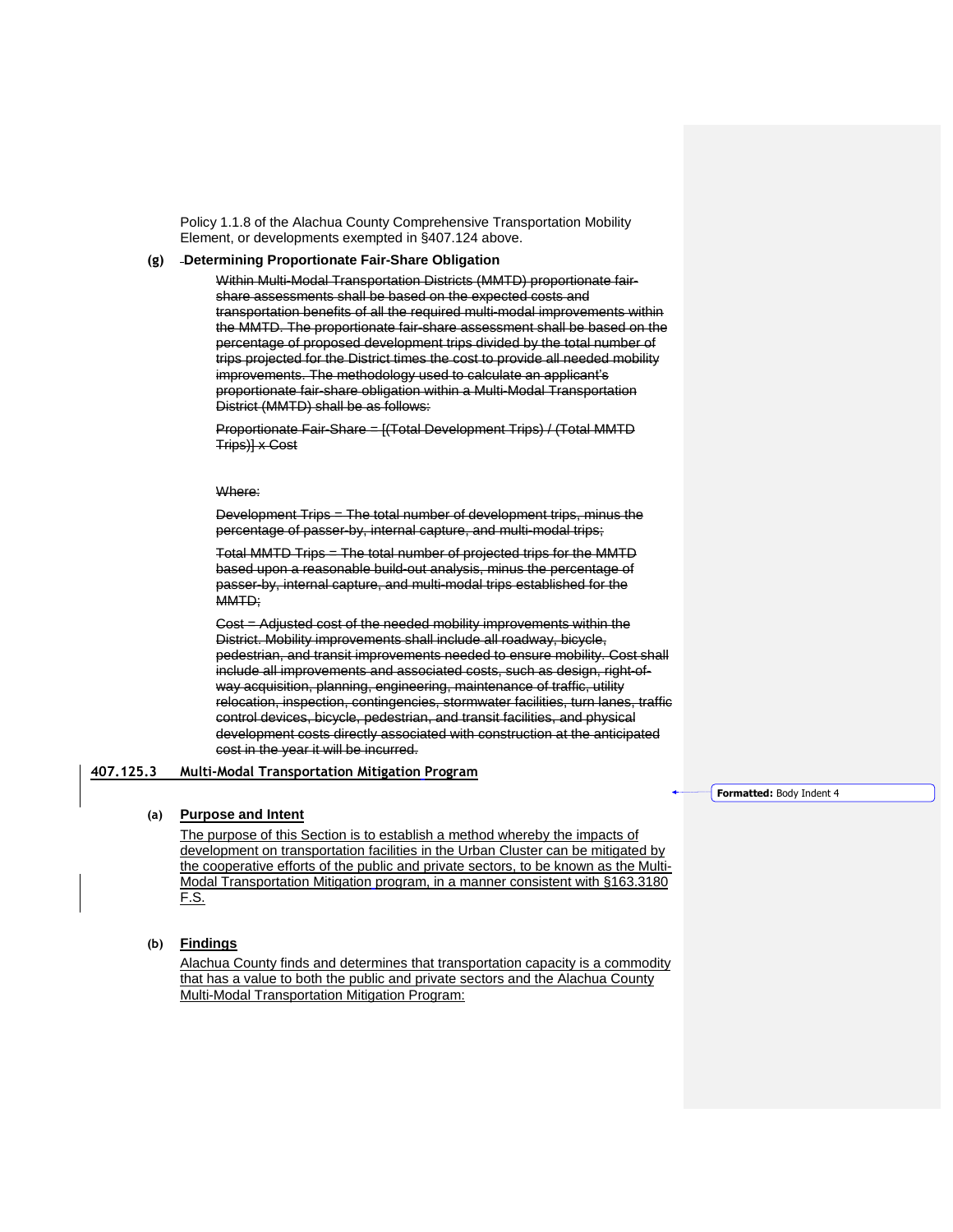- **1.** Provides a method by which the impacts of development on transportation facilities can be mitigated by the cooperative efforts of the public and private sectors;
- **2.** Allows developers to proceed through a one-time mitigation payment to address their impact to the multi-modal transportation system within Transportation Mobility Districts established in the Urban Cluster;
- **3.** Contributes to the provision of adequate public facilities for future growth and promotes a strong commitment to comprehensive transportation mobility planning, thereby reducing the potential for moratoria or unacceptable levels of traffic congestion without viable multi-modal alternatives;
- **4.** Maximizes the use of public funds for adequate transportation mobility to serve future growth, and may, in certain circumstances, allow Alachua County to expedite transportation mobility improvements by supplementing funds currently allocated for transportation mobility in the Comprehensive Plan Capital Improvements Element CIE).
- **5.** Is consistent with §163.3180 F.S., and supports the policies in the Alachua County Comprehensive Plan, Policy 1.1.7 of the Transportation Mobility Element and Policy 1.3.2 (C) 3. of the Capital Improvements Element.

## **(c) Applicability**

- 1. The Multi-Modal Transportation Mitigation shall apply to all developments in Alachua County within Transportation Mobility Districts located in the Urban Cluster that do not have a valid final CLSC for transportation concurrency as of the date of adoption of the Multi-Modal Transportation Mitigation Ordinance.
- 2. The Multi-Modal Transportation Mitigation Program does not apply to projects that exceed thresholds for developments of regional impact (DRIs) outside of the Urban Service Area.
- 3. Developments greater than 1,000 dwelling units or 350,000 square feet of non-residential uses shall also address the mitigation requirements per Transportation Mobility Element Policy 1.1.10.3 of the Comprehensive Plan.
- 4. In order for a development to receive a final CLSC, the Developer shall be required to sign a Multi-Modal Transportation Mitigation Agreement that stipulates the Developer volunitarily -agrees to pay the mitigation in order to address its transportation impact.

## **(d) Payment of Multi-Modal Transportation Mitigation**

1. The Multi-Modal Transportation Mitigation rates will be established at final development plan approval and included as part of the CLSC. The MMTM will be assessed at the time of final development building permit application based upon the rates established as part of the final CLSC. The MMTM shall be paid prior to approval of the final inspection for the use.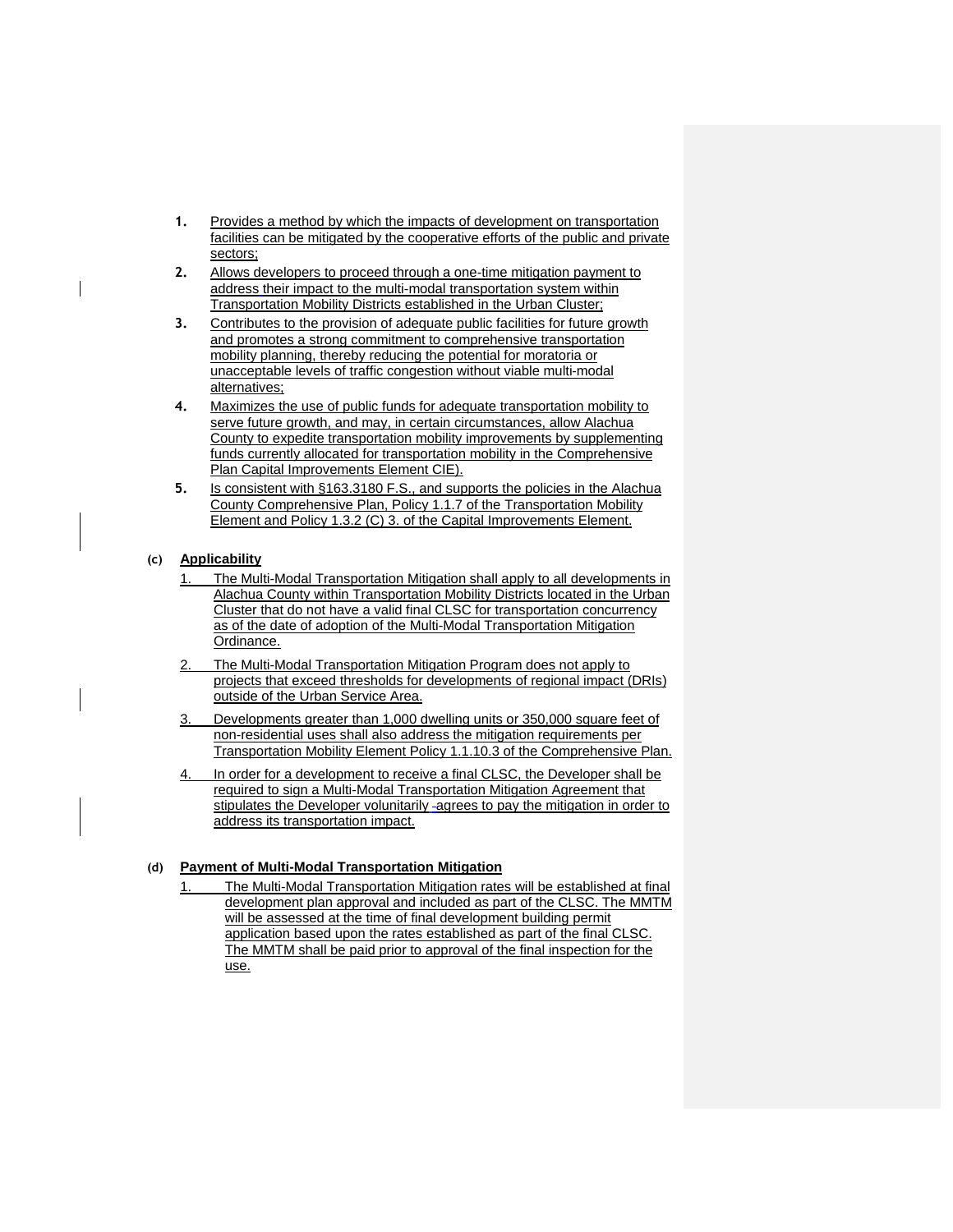- 2. For uses that do not require a building permit, the Multi-Modal Transportation Mitigation shall be paid prior to final development plan approval.
- 3. A Developer has the option to pay their Multi-Modal Transportation Mitigation concurrent with final development plan approval and if applicable, approval of any subsequent Developer Agreement. The Mitigation shall be based on the MMTM schedule in effect at the time of final development plan approval. The mitigation shall be re-evaluated at the time of building permit application to determine if additional mitigation or a refund is required due to changes in the size of the use or unit of measure used to determine the mitigation at final development plan approval.
- 4. Shell buildings shall be assessed at the time of building permit application for interior completion of the shell. The Mitigation shall be based on the MMTM schedule in effect at the time of building permit application for the interior completion of the shell.
- 5. Upon payment of the Multi-Modal Transportation Mitigation, the development will have mitigated its impact and not be subject to any subsequent changes in the Multi-Modal Transportation Mitigation program.
- 6. Recognizing the "time value of money" component to financing, Alachua County offers the following MMTM payment incentives:
	- a. Payment concurrent with Final Development Plan Approval = 15% reduction
	- b. Payment concurrent with Building Permit Application = 7.5% reduction
	- c. Payment concurrent with Final Building Inspection = 0% reduction

#### **(e) Determining Multi-Modal Transportation Mitigation Obligation**

- **1.** Multi-Modal Transportation Mitigation for transportation mobility impacts may include, without limitation, separately or collectively, private funds, contributions of land, and construction and contribution of facilities.
- **2.** A development shall not be required to pay more than its impact to the transportation system. The fair market value of the Multi-Modal Transportation Mitigation for mobility impacts shall not differ regardless of the method of mitigation.
- **3.** The methodology used to calculate an Applicant's Multi-Modal Transportation Mitigation shall be as follows:

"The target funding level divided by the growth in vehicle miles of travel times the vehicle miles of travel for the proposed use. "

OR

 $VMTg = VMTf - VMTb$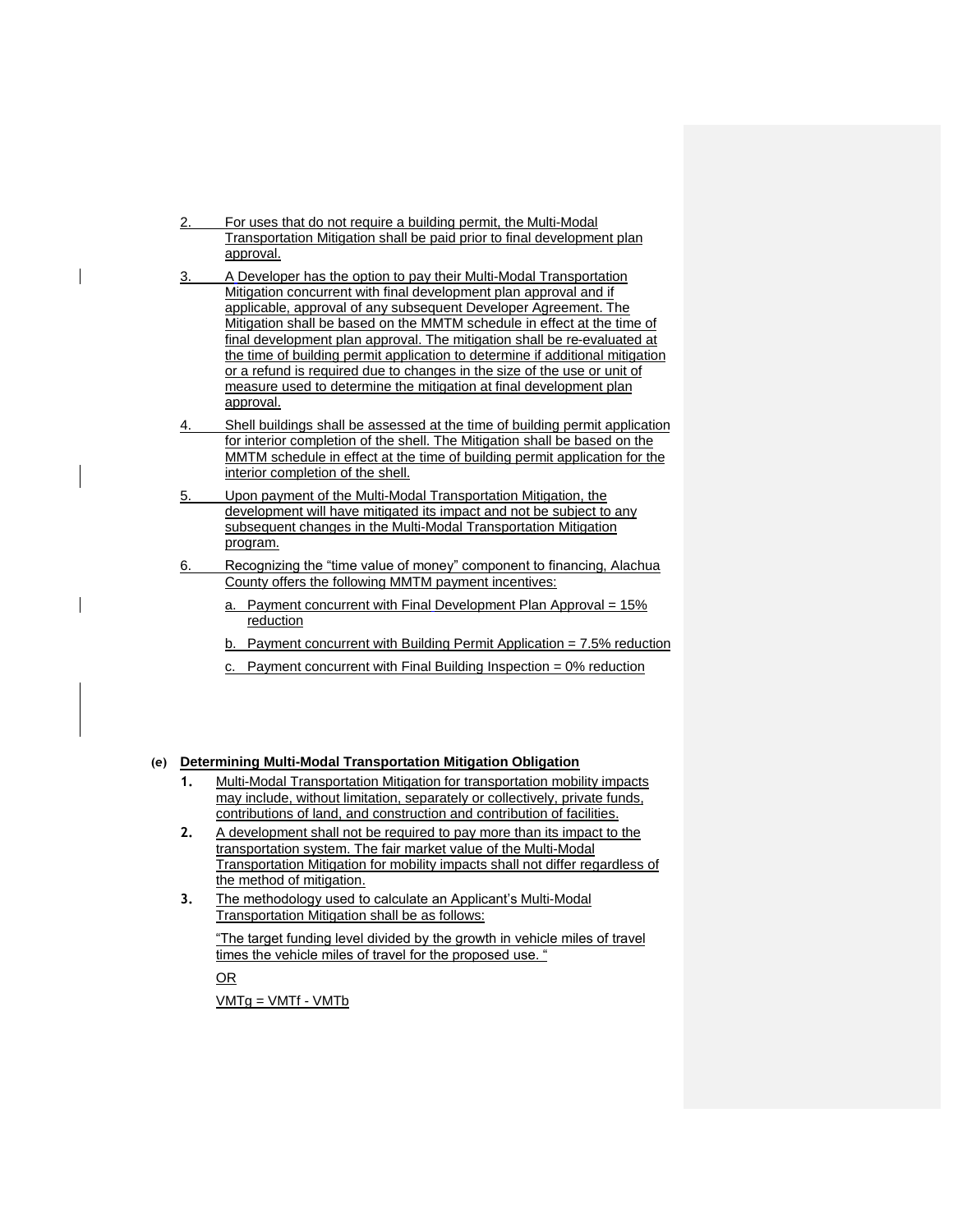$Tcfl = Cc - Cr$ 

 $Ttof = Toc - Cr$ 

 $VMTr = (TcfI / VMTq) + (Ttofl / VMTq)$ 

VMTp = (Tg\* Atl) \* .5) \* (1 - %CC) \* (%NT)

Multi-Modal Transportation Mitigation = VMTr \* VMTp

Where:

Vehicle Miles of Travel Growth (VMTg) = The projected total of vehicle miles traveled in the horizon year (VMTf) minus the base year (VMTb) vehicle miles of travel.

Target Capital Funding Level (Tcfl) = The total cost of transportation capital (Cc) for projects consistent with the Capital Improvements Element. Cost shall include all capital infrastructure construction costs, along with cost for design, right-of-way, planning, engineering, maintenance of traffic, utility relocation, inspection, contingencies, project management, stormwater facilities, turn lanes, traffic control devices, bicycle and pedestrian facilities, transit vehicles, and physical development costs directly associated with construction at the anticipated cost in the year it will be incurred.

Target Transit Operations Funding Level (Ttofl) = The total cost of transit operations (Toc) consistent with the Capital Improvements Element.

Committed Revenue (Cr) = The total committed revenue to fund transportation capital and transit operations.

Vehicle Miles of Travel Rate (VMTr) = Target Funding Level for transportation capital and transit operations divided by Vehicle Miles of Travel Growth

Vehicle Miles of Travel Proposed Use (VMTp) =

(Tg) = Trip Generation Rate

(Atl) = Average Trip Length

(CC) = Community Capture

 $(NT) = New Trips$ 

- **4.** For the purposes of determining Multi-Modal Transportation Mitigation obligations, Alachua County shall determine mobility improvement costs, including transit, based upon the actual cost of the improvement utilizing the latest available data. Mobility improvements, including transit should be consistent with projects identified in the Capital Improvements Element.
- **5.** An applicant shall have the option to conduct an alternative Multi-Modal Transportation Mitigation study consistent with the methodology in 407.125.3 (d) (3). A signed methodology agreement with Alachua County shall be required prior to the applicant conducting the alternative analysis. The analysis shall be conducted by a professional engineer or certified planner with documented experience in conducting transportation analysis.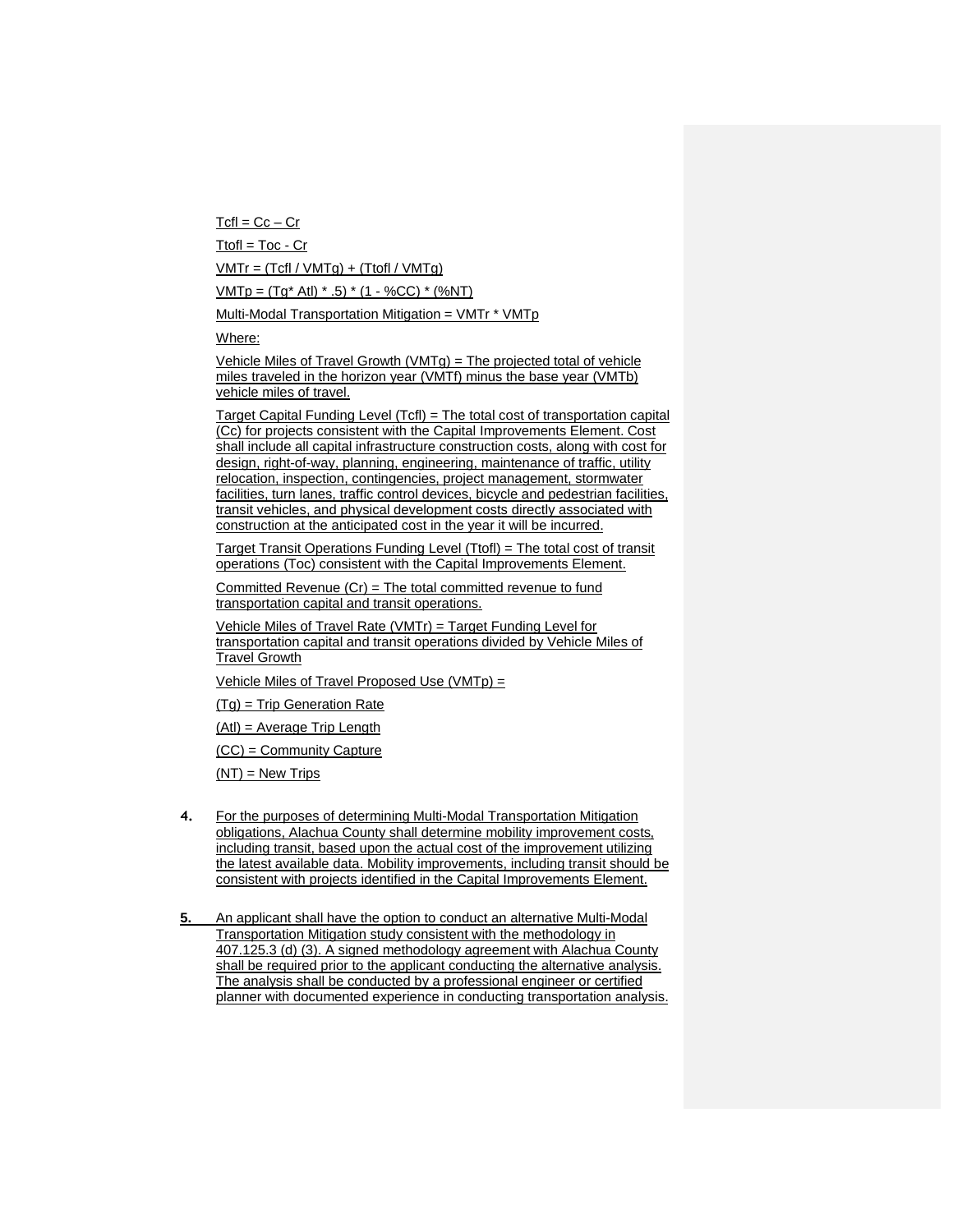The alternative study must be found sufficient and requires acceptance and approval by Alachua County before an applicant can receive a CLSC.

#### **(f) Multi-Modal Transportation Mitigation Agreement**

- 1. The Applicant shall provide a Multi-Modal Transportation Mitigation (MMTM) Agreement in the form provided by the County that contains all required documentation within this Section. The Agreement shall require approval by the Board of County Commissioners (BOCC) before becoming effective.
- An applicant may submit the Agreement with preliminary development plans. For projects that require preliminary development plans be approved by the BOCC, the Agreement may be approved concurrent with preliminary development plans. For projects where preliminary development plans are approved by the Development Review Committee, the Agreement would require separate approval by the BOCC upon approval of the preliminary development plans. The Applicant shall enter into a binding Agreement with the County prior to any final development plan approval. Such agreement shall not constitute Final Development Plan approval or any intent by Alachua County to guarantee approval of the Final Development Plan application. Entering into the Agreement only satisfies the applicant's transportation concurrency requirements. Should the application for Final Development Plan be denied, the Agreement shall be null and void.
- 3. The Multi-Modal Transportation Mitigation Agreement shall be an addendum to the Final Certificate of Level of Service Compliance. Final CLSC shall be consistent with the provisions of §407.122. The MMTM schedule in effect at the time of final development plan approval shall be included with the CLSC to establish the MMTM rate to be evaluated at building permit application. Should the applicant fail to apply for a final development plan within 12 months, or as otherwise established in a binding Agreement, then the Agreement shall be considered null and void, and the applicant shall be required to reapply.

4. Request for credit for the construction of infrastructure or right-of-way dedication shall be made in the draft MMTM agreement. If the infrastructure project or right-of-way dedication was requested or required by the County after submittal of the draft MMTM agreement, then the draft agreement shall be revised prior to submittal of the final development plan. The CMO has the option to require an Applicant to enter into a Developers Agreement, which would require approval by the Alachua County Board of County Commissioners before going into effect, where credit is requested for large scale infrastructure projects or right-of-way dedication. A Developers Agreement shall be required in instances where a Developer requests reimbursement for the expenditure of funds beyond the Developer's Multi-Modal Transportation Mitigation.

**Formatted:** Font: Not Bold

**Formatted:** Indent: Left: 1", Hanging: 0.44"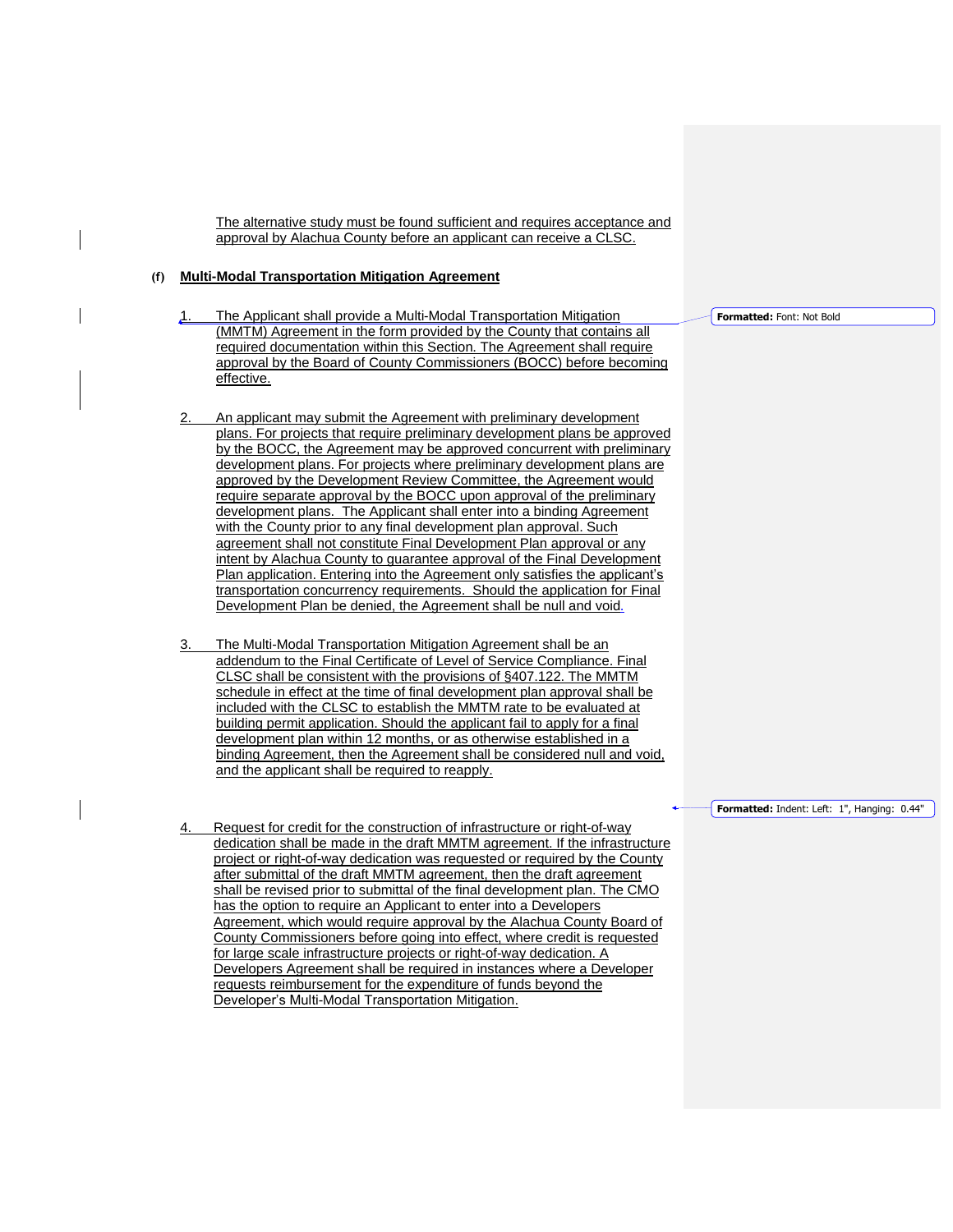**Formatted:** Indent: Left: 1", Hanging: 0.44"

**Formatted:** Font: Not Bold

**Formatted:** Font: CG Omega

- 5. Applicants may submit a letter to withdraw from the Multi-Modal Transportation Mitigation Agreement at any time prior to the approval of the Final CLSC. The application fee and any associated advertising costs to Alachua County will be nonrefundable. The applicant will lose its Preliminary CLSC approval upon withdrawal from the Multi-Modal Transportation Mitigation Agreement.
- Any requested change to a development project subsequent to a development order may be subject to additional Multi-Modal Transportation Mitigation to the extent the change would generate additional traffic that would require mitigation.
- The Agreement shall specify the following:
	- The proposed timing of the payment of the Multi-Modal Transportation Mitigation.
	- The process for determining the required Multi-Modal Transportation Mitigation. The applicant shall specify whether they elect to utilize the Multi-Modal Transportation Mitigation schedule or they conducted an alternative Multi-Modal Transportation Mitigation study. The study, if applicable, shall be included as an addendum to the agreement. If the CMO has agreed to an alternative timing to conduct the study, then the timing shall be specified in the agreement.
		- The process for establishing the value of an infrastructure project or right-of-way dedication where credit is requested. If a dollar amount is agreed to, then the dollar amount and the basis for the agreed to figure shall be included in the agreement.
		- The voluntary acknowledgment that the Developer will pay the required mitigation. The Developer is required to provide a disclosure form to be utilized by a builder applying for a building permit or occupant applying for development plan approval for uses not requiring a building permit that specifies who is responsible for payment of the mitigation. A copy of the disclosure form specifying the entity that will pay the mitigation shall be provided with all building permit or development plan applications. The disclosure form shall be signed by both the Developer and the builder or occupant. The Developer will be required to pay the required mitigation if the building permit applicant fails to pay the required mitigation within 10 days of receiving the County's demand for payment.

Time frame that the Development is vested for concurrency, including any phasing provisions or development thresholds.

**Formatted:** Indent: Left: 1", Hanging: 0.5", Tab stops:  $1.5$ ", Left + Not at  $1$ " **Formatted:** Font: CG Omega, Not Bold **Formatted:** Font: Not Bold

**Formatted:** Font: Not Bold **Formatted:** Font: CG Omega, Not Bold **Formatted:** No underline **Formatted:** Font: CG Omega, Not Bold **Formatted:** Font: Not Bold **Formatted:** Font: CG Omega, Not Bold **Formatted:** Font: CG Omega

**Formatted:** Font: Not Bold **Formatted:** Font: CG Omega, Not Bold

**Formatted:** Font: CG Omega

**Formatted:** Font: Not Bold **Formatted:** Font: CG Omega, Not Bold **Formatted:** Font: CG Omega **Formatted:** Font: CG Omega

**Formatted:** Font: CG Omega

**Formatted:** Font: Not Bold **Formatted:** Font: CG Omega, Not Bold **Formatted:** Font: CG Omega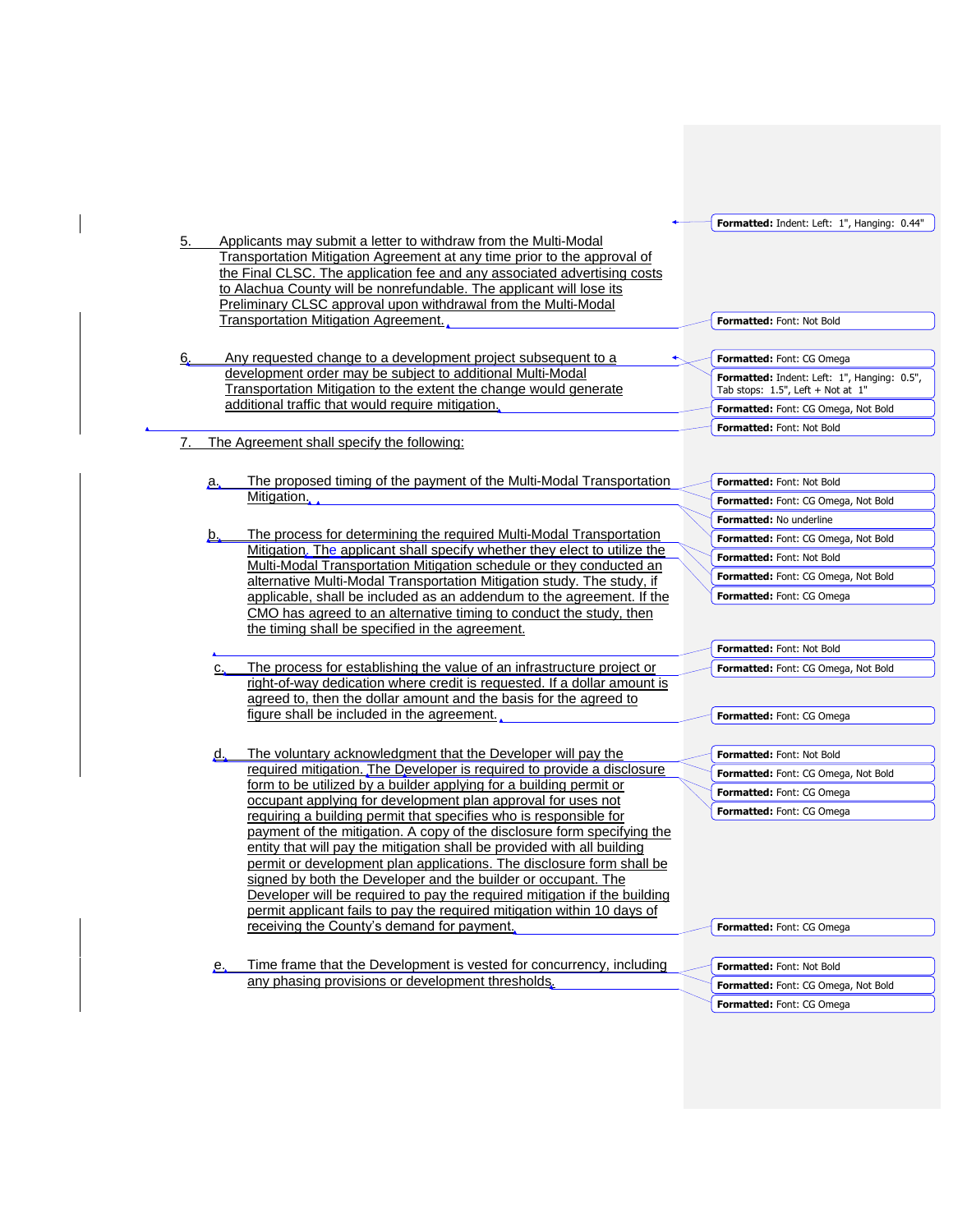|     | <u>Process for addressing amendments to the Agreement after the</u>                                                                                              | Formatted: Font: Not Bold           |
|-----|------------------------------------------------------------------------------------------------------------------------------------------------------------------|-------------------------------------|
|     | Agreement has been accepted by the Alachua County Board of                                                                                                       | Formatted: Font: CG Omega, Not Bold |
|     | County Commissioners.                                                                                                                                            | Formatted: Font: CG Omega           |
|     |                                                                                                                                                                  |                                     |
|     | Provision for withdrawal once the Agreement has been approved by<br>$g_{\star}$                                                                                  | Formatted: Font: Not Bold           |
|     | the County. Upon commencement of development, withdrawal shall                                                                                                   | Formatted: Font: CG Omega, Not Bold |
|     | not be allowed unless the applicant can clearly demonstrate that the                                                                                             |                                     |
|     | development commenced has complied with all applicable                                                                                                           |                                     |
|     | concurrency requirements and that the traffic impact of the                                                                                                      |                                     |
|     | development has been acceptably mitigated.                                                                                                                       | Formatted: Font: CG Omega           |
|     | Appropriation of Multi-Modal Transportation Mitigation Funds                                                                                                     |                                     |
|     |                                                                                                                                                                  |                                     |
| .1. | The Comprehensive Plan identifies three (3) Transportation Mobility                                                                                              | Formatted: Font: Not Bold           |
|     | Districts within the Urban Cluster. The NW District is generally the area<br>north of Newberry Road east of Interstate 75 and north of SW 8 <sup>th</sup> Avenue |                                     |
|     | west of Interstate 75. The SW District is generally the areas south of SW 8th                                                                                    |                                     |
|     | Avenue and west of Interstate 75. The East District is generally the areas                                                                                       |                                     |
|     | east of NW 34 <sup>th</sup> Street (SR 121).                                                                                                                     |                                     |
|     |                                                                                                                                                                  |                                     |
|     |                                                                                                                                                                  | Formatted: Font: Not Bold           |
| 2.  | Multi-Modal Transportation Mitigation funds shall be placed in special<br>revenue / mobility project trust funds established for the three (3)                   |                                     |
|     | Transportation Mobility Districts for funding of scheduled transportation                                                                                        |                                     |
|     | improvements consistent with the Capital Improvements Element. Funds                                                                                             |                                     |
|     | shall be placed in the Transportation Mobility District trust fund from which                                                                                    |                                     |
|     | the revenues were collected. Funds shall be spent in the District from                                                                                           |                                     |
|     | which they were collected.                                                                                                                                       |                                     |
|     |                                                                                                                                                                  |                                     |
| 3.  | Multi-Modal Transportation Mitigation funds shall be used to fund                                                                                                | <b>Formatted: Font: Not Bold</b>    |
|     | infrastructure projects and transit operations consistent with the Capital                                                                                       |                                     |
|     | <b>Improvements Element. Multi-Modal Transportation Mitigation revenues</b>                                                                                      |                                     |
|     | shall not be spent for maintenance of infrastructure, within any municipality                                                                                    |                                     |
|     | or for local roads or mainline Interstate improvements.                                                                                                          |                                     |
|     |                                                                                                                                                                  | Formatted: Font: Not Bold           |
| 4.  | Multi-Modal Transportation Mitigation funds may be used for intersection                                                                                         |                                     |
|     | operational and capacity improvements prior to construction of a corridor-                                                                                       |                                     |
|     | wide capacity project identified in the Capital Improvements Element.                                                                                            |                                     |
|     |                                                                                                                                                                  | <b>Formatted: Font: Not Bold</b>    |
| 5.  | Where a Developer constructs a transportation mobility improvement that                                                                                          |                                     |
|     | exceeds the developer's Multi-Modal Transportation Mitigation. Alachua                                                                                           |                                     |
|     | County may elect to establish an account for the developer for the purpose                                                                                       |                                     |
|     | of reimbursing the developer for the excess contribution with Multi-Modal                                                                                        |                                     |
|     |                                                                                                                                                                  |                                     |
|     | Transportation Mitigation payments from future developments within the                                                                                           |                                     |
|     | same Transportation Mobility District.                                                                                                                           |                                     |
| 6.  | Alachua County may elect to establish a separate infrastructure account                                                                                          | Formatted: Font: Not Bold           |

 $\overline{\phantom{a}}$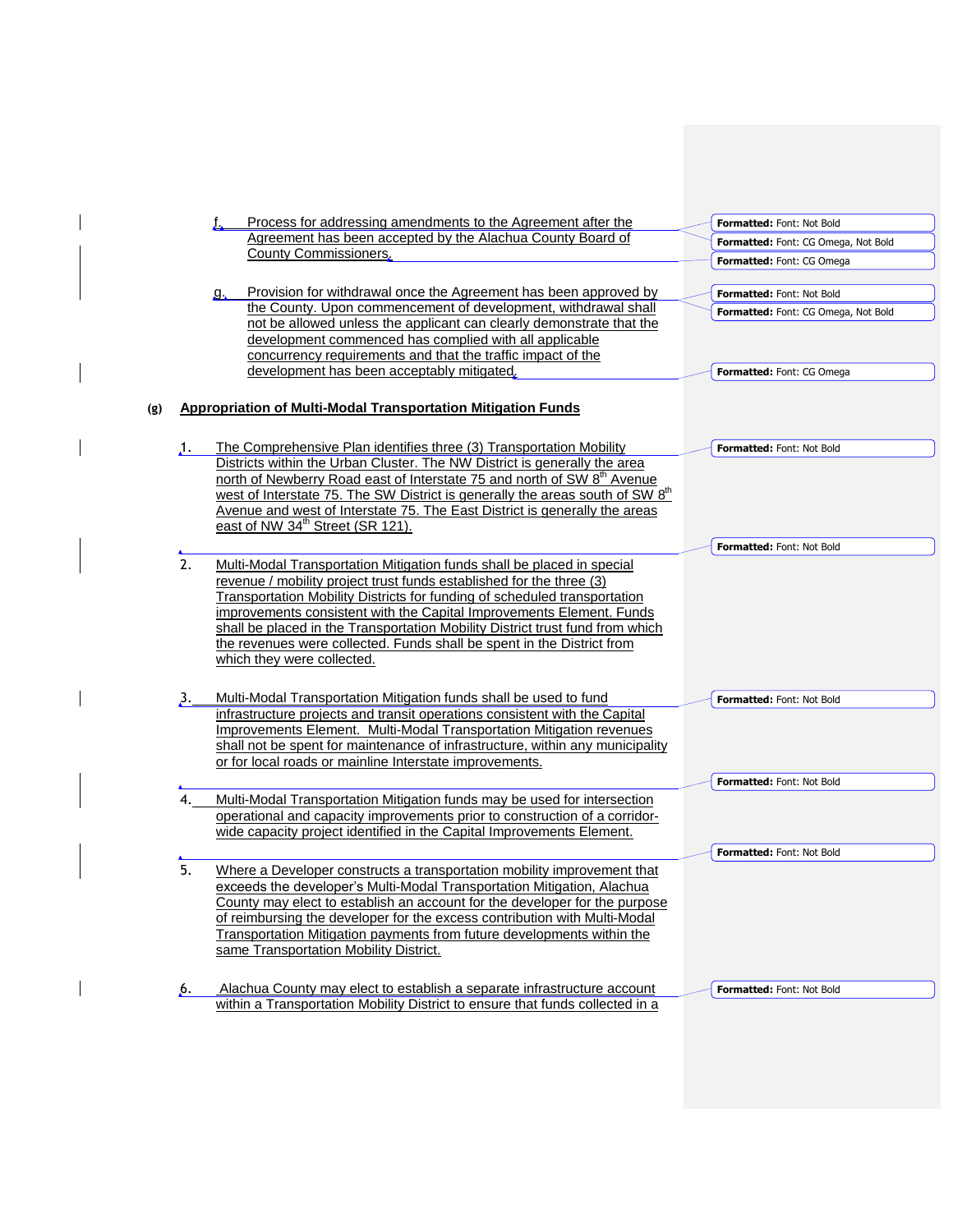particular area are spent on a specific infrastructure project(s) or within a specific development from which they are collected.

7. The full cost to administer the Multi-Modal Transportation Mitigation Program including preliminary assessments, application for credit due to construction of improvements, dedication of right-of-way or existing uses, front-ending agreements, building permit assessment, alternative analysis, annual reporting and monitoring, periodic updates, infrastructure and transit planning and dispute resolution.

## **(h) Determining Multi-Modal Transportation Mitigation Credit**

- **1.** An applicant may request Multi-Modal Transportation Mitigation credit for the dedication of non-site related right-of-way and construction of infrastructure consistent with the Capital Improvements Element. In addition, an applicant may request credit for funds expended to fund transit operations to and from the development consistent with transit service identified in the Capital Improvements Element.
- 2. If Alachua County has accepted an infrastructure project, consistent with the Capital Improvements Element, in lieu of the entire or a portion thereof of the applicant's Multi-Modal Transportation Mitigation, then the value of the improvement shall be determined using invoices based on actual cost.
- 3. If Alachua County has accepted right-of-way dedication consistent with the Capital Improvements Element, in lieu of the entire or a portion thereof applicant's Multi-Modal Transportation Mitigation, credit for the dedication of the non-site related right-of-way shall be valued on the date of the dedication at 130 percent of the most recent assessed value by the Alachua County Property Appraiser or, at the option of the applicant, by fair market value established by an independent appraisal approved by Alachua County and at no expense to Alachua County. To receive the credit, the applicant shall dedicate the right-of-way to Alachua County per all applicable County requirements at no expense to Alachua County.
- 4. For projects not indentified in the Capital Improvements Element, the Board of County Commissioners may adopt the projects for inclusion in the Capital Improvements Element and include the project in subsequent updates of the Capital Improvements Element.
- 5. Multi-Modal Transportation Mitigation credits may be transferred to other developments within the same Transportation Mobility District, so long as all the developments are owned by the same development entity. If the credit is based on an improvement or right-of-way dedication for a facility that forms the border of two Transportation Mobility Districts, the credit could be utilized in either District.

**Formatted:** Font: Not Bold

**Formatted:** Font: Not Bold

**Formatted:** Font: Not Bold